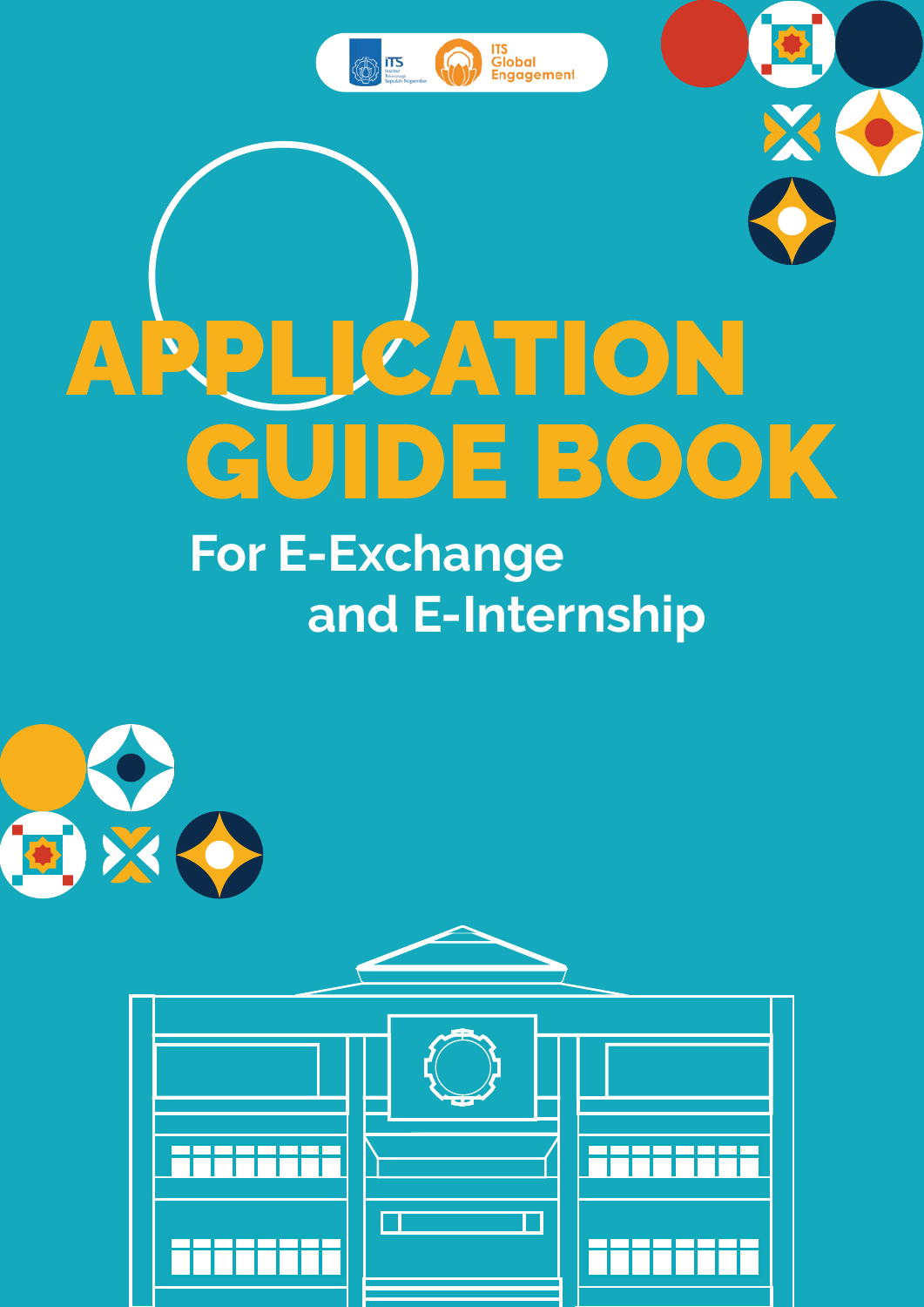



- Even though application deadline is on February 15th, 2021, we strongly recommend all prospective students to register and complete the application before the deadline.
- We hope the nomination list from partner university could be sent maximum before mid of August.
- If applicant fails to complete required application documents, ITS will give some time to complete it but not more than February 15th, 2021
- If applicant success to complete required application documents before the deadline, ITS will process the Letter of Acceptance earlier.

#### **Notes:**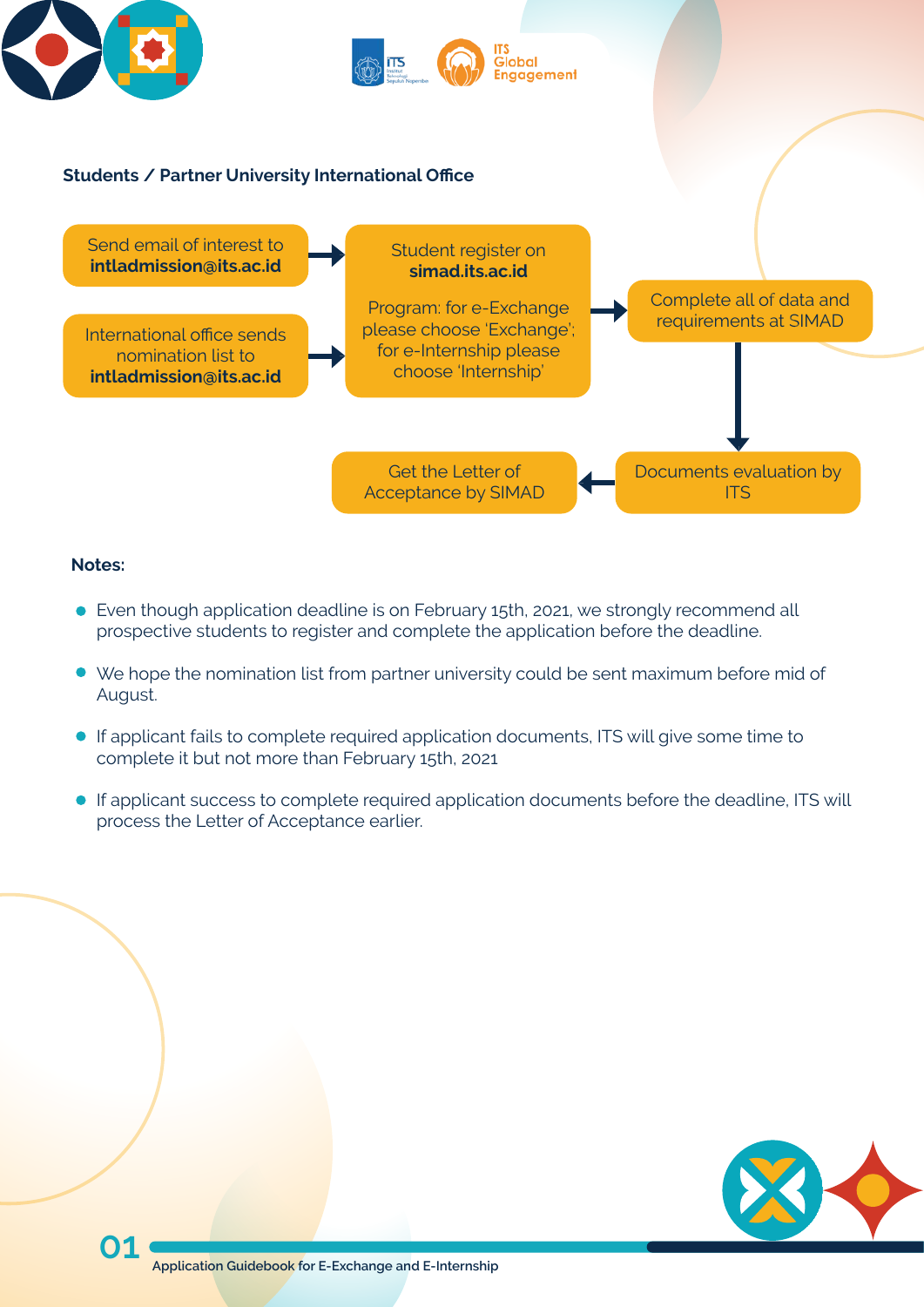

| <b>Documents</b>                                                                                                                                                              | <b>E-Exchange</b> | <b>E-Internship</b> |
|-------------------------------------------------------------------------------------------------------------------------------------------------------------------------------|-------------------|---------------------|
| University Full Academic Transcript                                                                                                                                           |                   |                     |
| English/Bahasa Indonesia Proficiency Certificate                                                                                                                              |                   |                     |
| <b>Curriculum Vitae</b>                                                                                                                                                       |                   |                     |
| <b>Study Plan</b>                                                                                                                                                             |                   |                     |
| Internship Plan                                                                                                                                                               |                   |                     |
| <b>Motivation Letter</b>                                                                                                                                                      |                   |                     |
| Cover and biodata page of valid passport                                                                                                                                      |                   |                     |
| <b>Formal Photo</b>                                                                                                                                                           |                   |                     |
| Recommendation letter                                                                                                                                                         |                   |                     |
| Filled Student Exchange Course Form*                                                                                                                                          |                   |                     |
| Filled Statement Letter (Behavior and Funding Commitment<br>Form)*                                                                                                            |                   |                     |
| <b>Only for Applicant from Calling Visa country</b><br>Afghanistan, Guinea, Israel, North Korea, Cameroon, Liberia, Niger, Nigeria, Somalia,<br>Libya, Iraq, Israel, Pakistan |                   |                     |
| Recommendation Letter from the Embassy in Indonesia/<br>Ministry of Education or Ministry of Defense from the<br>Applicant's country                                          |                   |                     |

\*the form could be downloaded on website





# **Documents Requirements**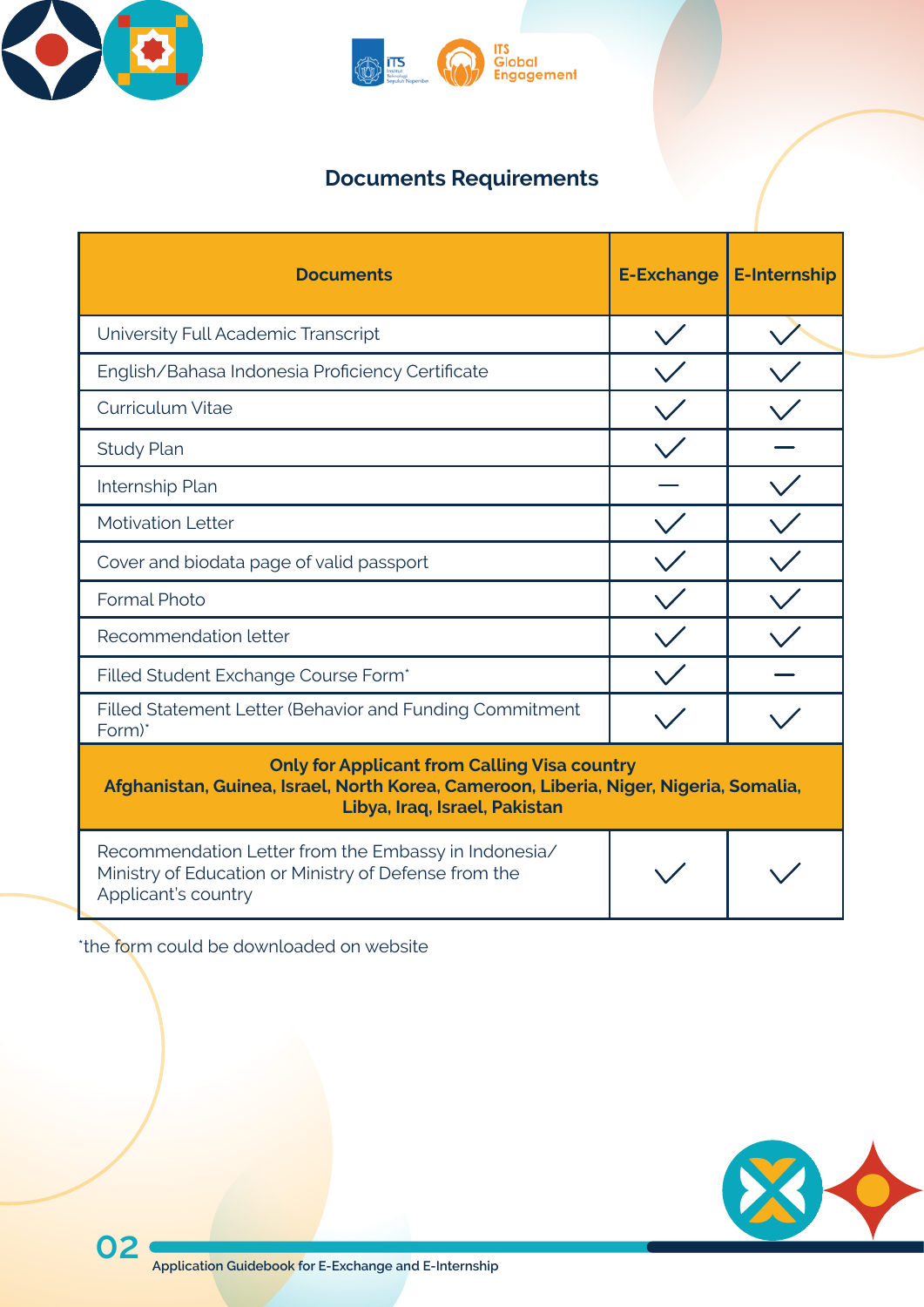





## **Document Requirements Explanation**

#### **1.University Full Academic Transcript**

Notes:

- Official transcript from the home University
- Full transcript contains every course which have taken before

#### **2. English Proficiency Certificate**

Minimum score:

- TOEFL IBT 64; IELTS 5.5; TOEFL ITP 500; TOEIC: 700 It could be replaced by statement letter by University/School principal which stating that English is used as the medium of instruction.

| Vlissingen, 21 November 2017<br>To whom it may concern<br>to be very successful. The<br>His current level of English is: C1. | programme at HZ University | This is to confirm that mining mining date of birth in the same, is a bona fide third year student in the<br>the Netherlands.<br>in the Netherlands for 2,5 years and has proved<br>programme is taught in English.<br>He has a fine personality and is helpful and cooperative, works very hard and with good results. |
|------------------------------------------------------------------------------------------------------------------------------|----------------------------|-------------------------------------------------------------------------------------------------------------------------------------------------------------------------------------------------------------------------------------------------------------------------------------------------------------------------|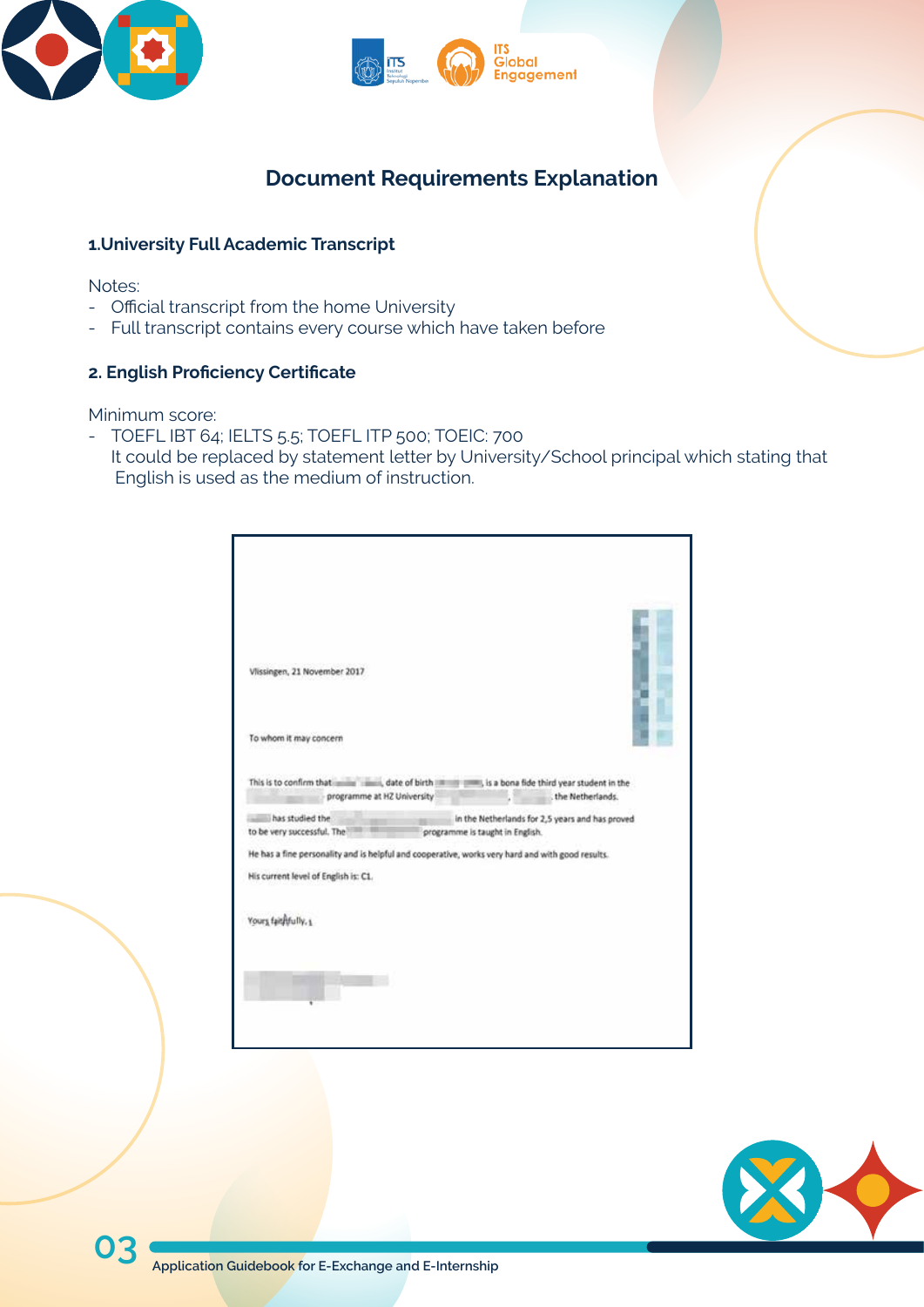**04 Application Guidebook for E-Exchange and E-Internship** 





#### **3. Curriculum Vitae (CV)**

#### Example:

|                            | <b>MILAN CHUDOBA</b><br>Freelance Graphic Designer                                              |                                                                         | The been a graphic designer by 6 years 1 was 20 when I had as link with graphic design and this<br>HELEVISTED MILL LOCENSING, FRY TOX WAS NOT A RACINED TO THING OF HIRS. LAW ANTISTICT WITH<br>is and this gril him follows and made in lowe follow faint at it follows 1.1 and Andrew Builting hards. | Personal information                       |        | <b>Tyler Vader</b>                                                                                                                                                                                                                                                                                                                                                                                                                                                            |
|----------------------------|-------------------------------------------------------------------------------------------------|-------------------------------------------------------------------------|---------------------------------------------------------------------------------------------------------------------------------------------------------------------------------------------------------------------------------------------------------------------------------------------------------|--------------------------------------------|--------|-------------------------------------------------------------------------------------------------------------------------------------------------------------------------------------------------------------------------------------------------------------------------------------------------------------------------------------------------------------------------------------------------------------------------------------------------------------------------------|
|                            | arrigat and limpless designs.                                                                   |                                                                         | made according the mix Fire turnslately changed bid atop, som I by to state modern, treation,                                                                                                                                                                                                           | 10 Manchester street N21 Madison. WI 63701 |        | <b>Tyler Vader</b>                                                                                                                                                                                                                                                                                                                                                                                                                                                            |
|                            |                                                                                                 |                                                                         |                                                                                                                                                                                                                                                                                                         | 19991999-9999                              |        | www.kickresume.com/cv/tyler<br>helio@kickresume.com                                                                                                                                                                                                                                                                                                                                                                                                                           |
| 11.3.1985 (26)             | BE A BEST DESIGNER<br><b>SLOVAK</b><br><b>HATAFINATIF</b>                                       |                                                                         | SLOVAK (NATIVE), ENGLISH (INTERMEDIATE).                                                                                                                                                                                                                                                                | Profile                                    |        |                                                                                                                                                                                                                                                                                                                                                                                                                                                                               |
|                            |                                                                                                 |                                                                         |                                                                                                                                                                                                                                                                                                         |                                            |        | Hardworking business-management graduate with proven leadership, organisational, and product-development skills<br>seeking to apply my abilities to the position of (position) at (company name)                                                                                                                                                                                                                                                                              |
| CONTACT                    |                                                                                                 |                                                                         |                                                                                                                                                                                                                                                                                                         | Experience                                 |        |                                                                                                                                                                                                                                                                                                                                                                                                                                                                               |
| <b>EDUCATION</b>           | +421 907 347 852                                                                                | chudoba.milan1@gmail.com<br><b>WORK EXPERIENCE</b>                      | www.lunnymax.sk                                                                                                                                                                                                                                                                                         | 09/2013 - present                          |        | Associate Sourcing Manager<br>Lands' End. Dodgeville<br>- Manage the product-development process, from concept through introduction to<br>market, ensuring design intention, merchant pricing and assortment strategies are<br>achieved<br>. Primary interface for design group, merchandising and vendors through all stages in<br>the product-development cycle (concept to customer)<br>- Responsible for overall costing of each component of the product so as to attain |
| 3000 - 3004<br>3005 - 2008 | SPŠ IG TVRDOŠÍN HIGH SCHOOL<br><b>INSTANCIOUS</b><br><b><i>EILINSKA UNIVERSITA V ZILINE</i></b> | $1005 -$ pretent.                                                       | kennymax.sk<br><b>Freelance designer</b><br>Engine Bringen LLs. 199 LYA. However,<br>lyvelory v.c., Popy Busedianies, GMPs.<br>Plan, Squirre, Origin 191 University of                                                                                                                                  |                                            |        | year-on-year increase in gross profit<br>· Negotiate pricing, quantity and lead-time delivery terms for key product inputs from<br>factories: producers and suppliers<br>. Verify that data documented within internal software systems is entered accurately<br>and in a timely manner by team members<br>- Designed reporting format, leveraging multiple database systems, to streamline data<br>used by members of global product team                                    |
| $2008 - 2015$              | <b>MECREWATICS</b><br><b>ZILMSNA UNIVERZITA V ŽILINE</b><br>CORPUTER INCARETYPICS               | 3008-2018                                                               | Sting & many trans.<br><b>MB Entertainment</b><br>Graphic webdestener<br>Durgs Sloutes, Disorte 12, Denis<br>oli Ohiottok je, Sammang Hisboka, Harkins,                                                                                                                                                 | 10/2007 - 01/2013                          | $\sim$ | Rental Office Assistant Manager<br>Concours Motors . Milwauhee. Wi<br>- Responsible for logistic management of a multi-site 7s- car rental fleet<br>- Developed understanding of customer service and relations                                                                                                                                                                                                                                                               |
|                            |                                                                                                 |                                                                         | ALCOHOL: N                                                                                                                                                                                                                                                                                              | Education                                  |        |                                                                                                                                                                                                                                                                                                                                                                                                                                                                               |
|                            | TRAVELLING CHELSEA FC                                                                           | <b>SKILLS</b>                                                           |                                                                                                                                                                                                                                                                                                         | 07/2013                                    |        | Supply Chain and Operations Management<br>University of Wisconsin - Milwauhee<br>· Study abroad - Australia<br>· Dean's List                                                                                                                                                                                                                                                                                                                                                  |
|                            | WEBDESIG<br>READING PRINTDESIGN<br>PHOTOGRAPHY BASKETBALL                                       | 1D Studio Max<br>Adobs Photoshop<br>Adobe illustrates<br>Adobe InDusten | 000000000000000<br>***************<br>****************<br>000000000000000                                                                                                                                                                                                                               | Achievements<br>٠                          |        | · Manage category driving over \$40 million annually<br>Lead costing negotiations to increase gross margin by 15% on key products<br>Excellent reporting and presentation skills<br>Highly proficient with MS Excel, MS Access. PLM (product lifecycle management) software<br>Completed course work in ERP software implementation                                                                                                                                           |



| Occupation or position held.          | Senior Youth worker                                                                                                                                                                                                                                                                                                                      |
|---------------------------------------|------------------------------------------------------------------------------------------------------------------------------------------------------------------------------------------------------------------------------------------------------------------------------------------------------------------------------------------|
| Asin activities and responsibilities. | Supervise students & youth workers practical placements. Organize and run youth work indoor and<br>outdoor, activities.                                                                                                                                                                                                                  |
| Name and address of employer.         | PRONI Center for youth development<br>Bosne Srebrene 16, 76100 Brdko (Bosnia and Herzegovina)                                                                                                                                                                                                                                            |
| Type of business or sector            | Non profit - NGO                                                                                                                                                                                                                                                                                                                         |
| <b>Dates</b>                          | 01/03/2001 - 31/12/2001                                                                                                                                                                                                                                                                                                                  |
| Occupation or position held           | Mine awareness project coordinator                                                                                                                                                                                                                                                                                                       |
| activities and responsibilities.      | Coordinate and support PRONi Mine awareness group to achieve their aims & objectives. Organize Mine<br>awareness presentations, Develop links with other local and international NGO-s and GO-s ; Chair and<br>organize Mine awareness meetings. Creating Mine awareness manual; posters, brochures, and other PR.<br>staff, Fundraising |
| Name and address of employer          | PRONI Center for youth development<br>Bosne Srebrene 16, 76100 Broko (Bosnie and Herzegovina)                                                                                                                                                                                                                                            |
| Type of business or sector            | Non profit - NGO                                                                                                                                                                                                                                                                                                                         |
|                                       | 01/01/2000 - 31/12/2001                                                                                                                                                                                                                                                                                                                  |
|                                       |                                                                                                                                                                                                                                                                                                                                          |

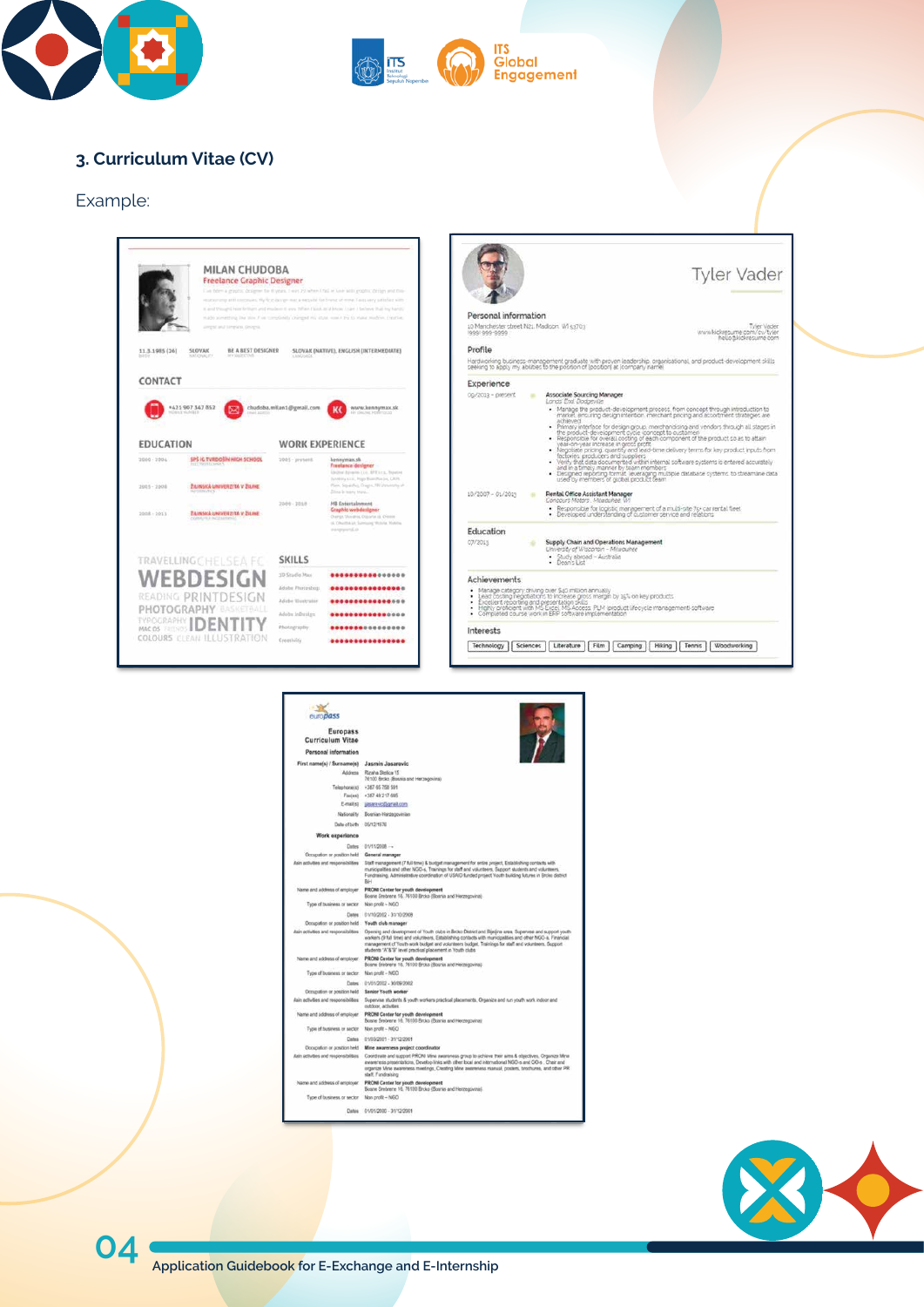**05 Application Guidebook for E-Exchange and E-Internship** 





#### **4. Study Plan / Internship Plan**

Must contain:

- a. Minimum 300 words
- b. Educational background and interest
- c. Elaborate your educational background/research plan during the program

#### **5. Motivation Letter**

Must contain:

- a. Minimum 300 words
- b. Detailing the applicant's interest to have the program at ITS

#### **6. Passport**

Valid passport must be scanned (not a camera photo) properly in colored version. Just in case you don't have any passport, you could replace it with the old passport/ national identity card.

#### **Scan of Biodata Page**



#### **Incorrect:**



#### **Correct**

#### **Scan of Cover Page**



#### **Explanation:**

- a. Using Camera Photo
- b. Asymmetric
- c. Cropped d. Censorship e. In frame hand

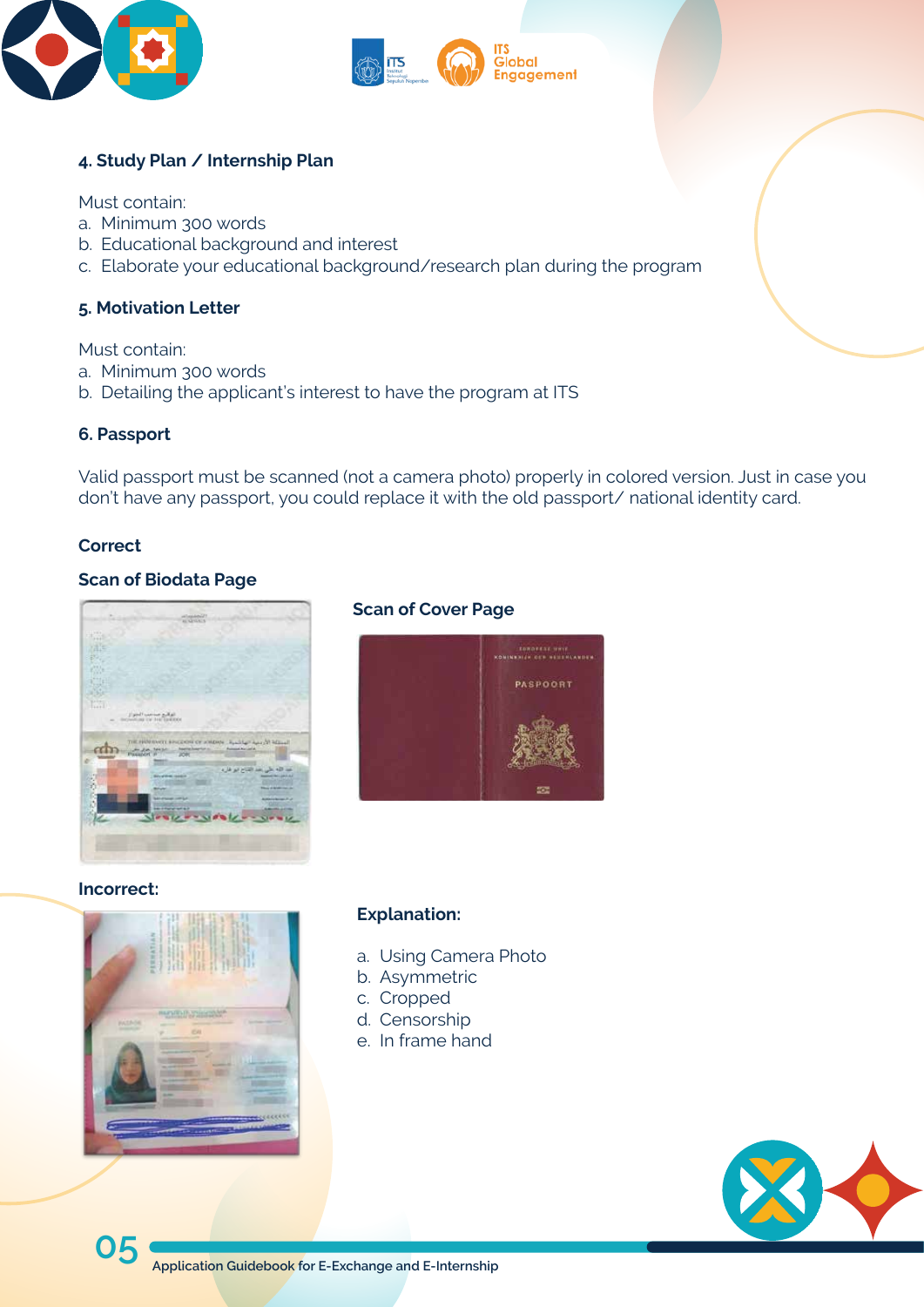

#### **Incorrect:**





#### **7. Photo**

#### **Correct:**





Non-formal Clothes Head Cropped Using Hat



Non-formal Clothes Head Cropped Face isn't facing forward



Using Glasses Using glasses



Face & body aren't facing forward

- a. Clear Background
- b. Formal Clothes
- c. Face & Body are Facing Forward
- d. No Hat & Glasses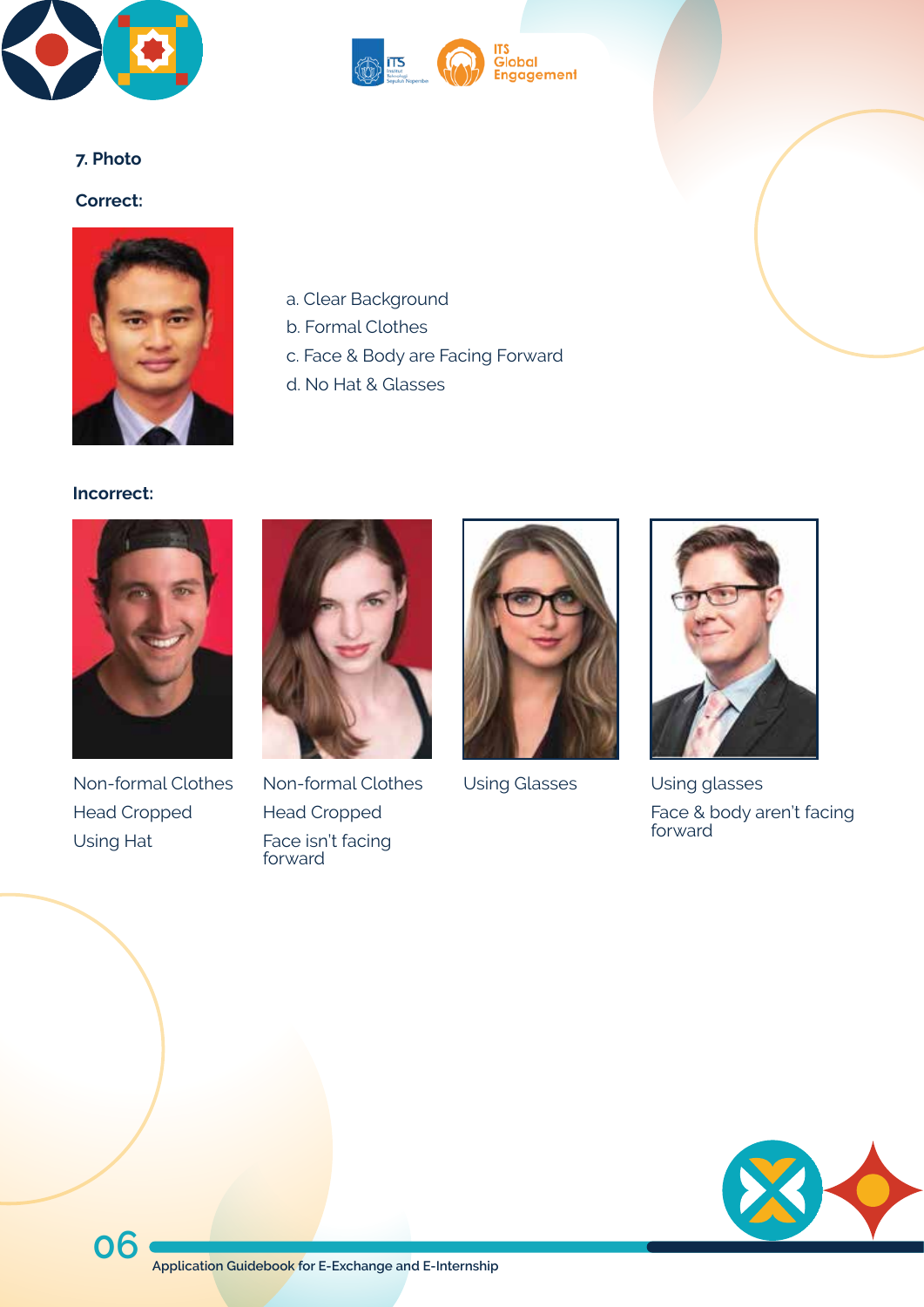





#### **8. Student Exchange Courses Form**

Please fill "Name", "Department", choose "Program" and "Exchange Period", Fill the "Mandotory Credits from Home University" and choose the unit either ECTS/SKS.

List of English courses list and syllabus could be accessed on **https://www.its.ac.id/international/e-program/e-exchange/**

| m                |                                                                              | STUDENT EXCHANGE PROGRAM |                                                               |                          |                                             |        |     |
|------------------|------------------------------------------------------------------------------|--------------------------|---------------------------------------------------------------|--------------------------|---------------------------------------------|--------|-----|
|                  |                                                                              |                          | INSTITUT TEKNOLOGI SEPULUH NOPEMBER (ITS) SURABAYA, INDONESIA |                          |                                             |        |     |
| Name             |                                                                              | t                        |                                                               |                          |                                             |        |     |
| Department       |                                                                              | ×                        |                                                               |                          |                                             |        |     |
| Program          |                                                                              |                          | : Diploma/Undergraduate/Master/Doctoral (choose one)          |                          |                                             |        |     |
|                  | <b>Exchange Period</b><br>: February - June/September - January (choose one) |                          |                                                               |                          | ECTS /<br>Mandatory Credits<br>÷            |        |     |
|                  | List of course selection:                                                    |                          |                                                               |                          | from Home University                        |        | SKS |
| No               |                                                                              | Course                   |                                                               |                          | Department at ITS that offers the<br>course | Credit |     |
| [Eg]             | [Engineering Economics]                                                      |                          |                                                               | [Industrial Engineering] | $[3]$                                       |        |     |
| 1                |                                                                              |                          |                                                               |                          |                                             |        |     |
| 2                |                                                                              |                          |                                                               |                          |                                             |        |     |
| 3                |                                                                              |                          |                                                               |                          |                                             |        |     |
| 4                |                                                                              |                          |                                                               |                          |                                             |        |     |
| 5                |                                                                              |                          |                                                               |                          |                                             |        |     |
| 6                |                                                                              |                          |                                                               |                          |                                             |        |     |
| 7                |                                                                              |                          |                                                               |                          |                                             |        |     |
| 8                |                                                                              |                          |                                                               |                          |                                             |        |     |
| ۰                |                                                                              |                          |                                                               |                          |                                             |        |     |
| 10               |                                                                              |                          |                                                               |                          |                                             |        |     |
| Date:            |                                                                              |                          |                                                               |                          | <b>Total Credit</b>                         |        |     |
|                  | Approval of the Host Institution:                                            |                          |                                                               |                          |                                             |        |     |
| Academic Advisor |                                                                              |                          | <b>Head of Department</b>                                     |                          | International Office                        |        |     |
|                  |                                                                              |                          |                                                               |                          |                                             |        |     |
|                  |                                                                              |                          |                                                               |                          |                                             |        |     |
|                  |                                                                              |                          |                                                               |                          |                                             |        |     |
|                  |                                                                              |                          |                                                               |                          |                                             |        |     |
|                  |                                                                              |                          |                                                               |                          |                                             |        |     |

Maximum SKS for Bachelor program is 21 SKS

Maximum SKS for Master program is 15 SKS

The credit equivalence between SKS (Indonesian credits system) and ECTS (European Credits Transfer System), may refer to the following calculation formulation:

#### **i.e., to calculate 3 SKS (common SKS quantity per courses)**

ECTS =  $3$  SKS  $\times$  1.7  $ECTS = 5.1$ 

### **1 SKS = 1.7 ECTS**

#### **i.e., to calculate 30 ECTS**

SKS = 30 ECTS / 1.7 SKS = 18